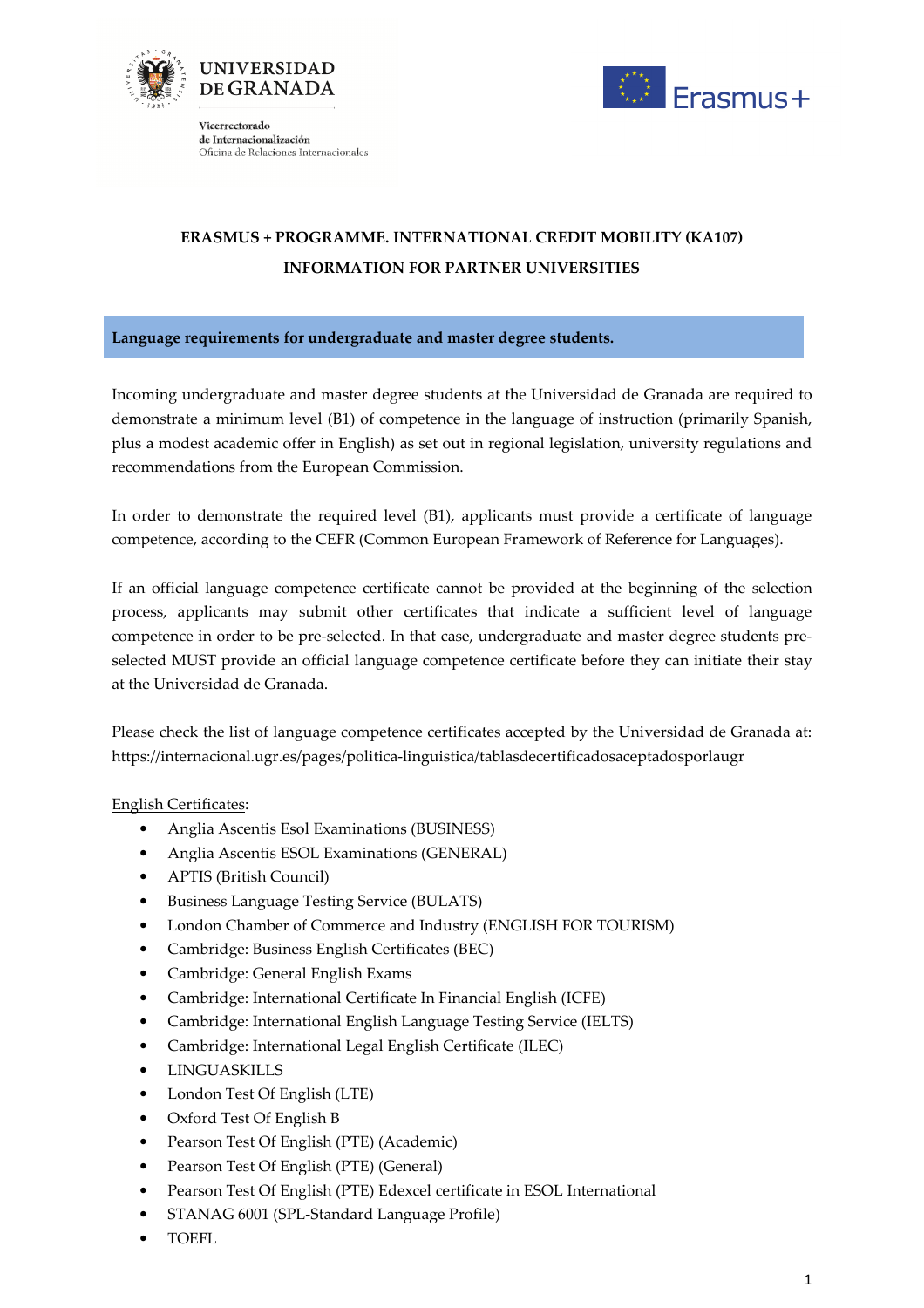



Vicerrectorado de Internacionalización Oficina de Relaciones Internacionales

- TOEIC (Test Of English For International Communication)
- The European Language Certificates (TELC)
- Trinity College: Integrated Skills In English (ISE)
- Universidad De Granada Examen CLM para la Acreditación de Dominio de Lengua Extranjera. Certificado CLM B1- B2
- University Of Michigan Certificate Of Competency In English Certificate Of Proficiency In English
- University Of Central Lancashire (UCLan)

## Spanish Certificates:

- BULATS (Business Language Testing Service)
- CELU (Certificado de Español: Lengua y Uso)
- DELE (Diploma de Español como Lengua Extranjera)
- eLADE (Examen en Línea de Acreditación de Dominio de Español B1/B2 del CLM Universidad de Granada)
- SIELE (Sistema Internacional de Evaluación de la Lengua Española)
- TELC (The European Language Certificates)
- USalESPro (Universidad de Salamanca) (four skills).

eLADE is the official bi-level (B1-B2) Spanish online exam, organised by the language centre –Centro de Lenguas Modernas (CLM)– of the Universidad de Granada. The exam fulfils all the international criteria for language accreditation, and has been recognized at national and European level. It is organized twice a year (May/June and September/October), and its online format facilitates that it can be taken at the home university prior to the mobility, providing applicants with further opportunities to fulfil the language requirement.

Partner institutions may host the exam occasionally (for a particular call) or become an eLADE Exam Certified Test Examination Site:

http://elade.es/es/elade-solicitud-sede.html

If a partner institution has designed or administers a language competence exam which is not included in the list of certificates accepted by the Universidad de Granada, it can be submitted so that the university-wide committee for language accreditation can examine it. Certificates meeting the international standards applied in the table mentioned above will be accepted. Language competence should be expressed in terms of the Common European Framework of Reference for Languages regarding speaking, writing, listening and reading. Notwithstanding, the Universidad de Granada reserves the right to accept or refuse any non-official language proficiency certificate which does not guarantee those standards on an individual basis during the nomination phase.

In addition to this, the Universidad de Granada also recognizes a number of situations where students are exempt from submitting language competence certificates:

1. Students who have already obtained an undergraduate degree in the language of instruction (English or Spanish).